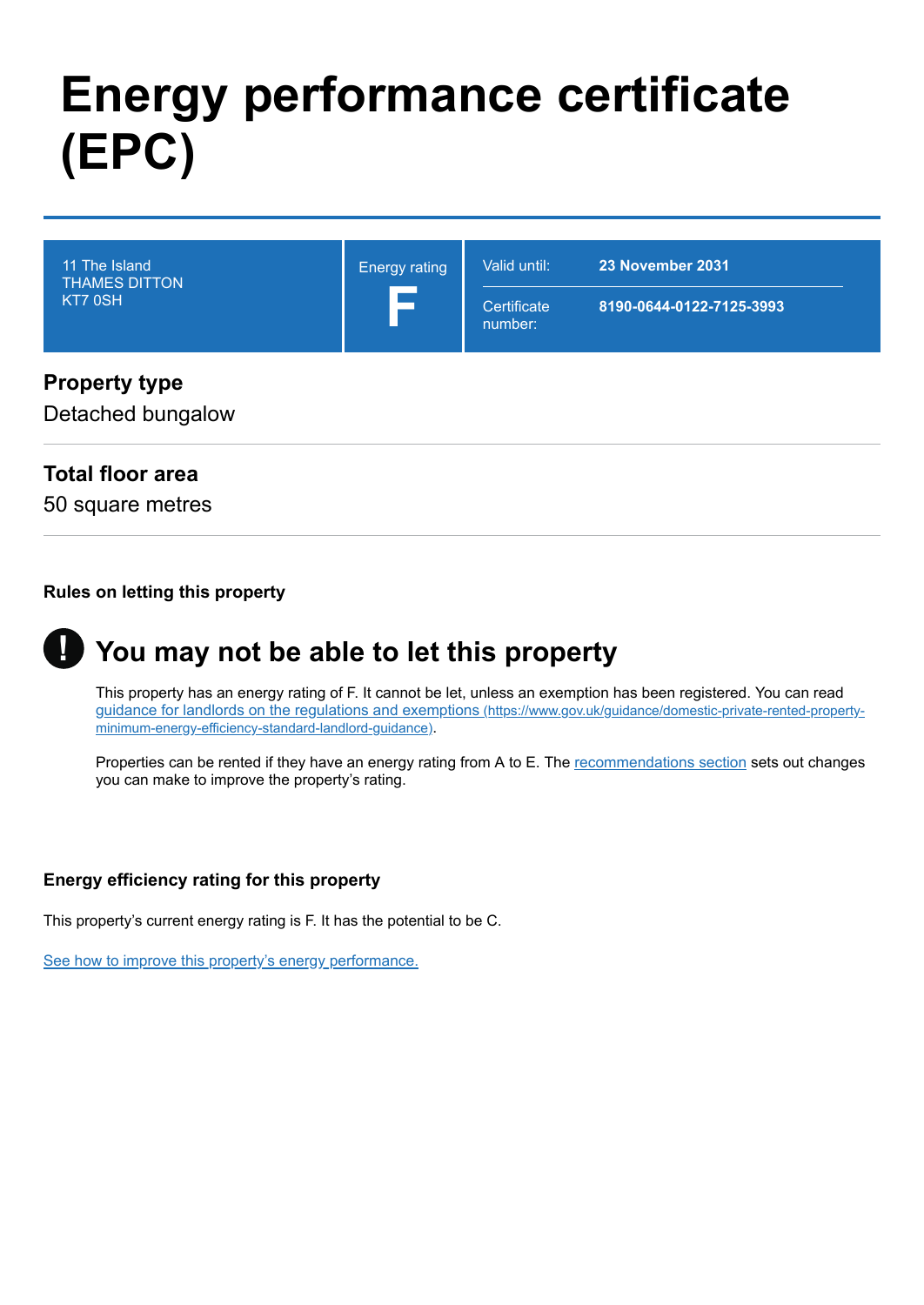| <b>Score</b> | <b>Energy rating</b> | <b>Current</b> | <b>Potential</b>    |
|--------------|----------------------|----------------|---------------------|
| $92 +$       |                      |                |                     |
| 81-91        | Β                    |                |                     |
| 69-80        | C                    |                | 76  <br>$\mathbf C$ |
| 55-68        |                      |                |                     |
| 39-54        | Е                    |                |                     |
| $21 - 38$    | F                    | $36$   F       |                     |
| $1 - 20$     |                      | G              |                     |

The graph shows this property's current and potential energy efficiency.

Properties are given a rating from A (most efficient) to G (least efficient).

Properties are also given a score. The higher the number the lower your fuel bills are likely to be.

For properties in England and Wales:

- the average energy rating is D
- the average energy score is 60

#### **Breakdown of property's energy performance**

This section shows the energy performance for features of this property. The assessment does not consider the condition of a feature and how well it is working.

Each feature is assessed as one of the following:

- very good (most efficient)
- good
- average
- poor
- very poor (least efficient)

When the description says "assumed", it means that the feature could not be inspected and an assumption has been made based on the property's age and type.

| <b>Feature</b> | <b>Description</b>                              | Rating    |
|----------------|-------------------------------------------------|-----------|
| Wall           | Timber frame, as built, no insulation (assumed) | Very poor |
| Roof           | Pitched, 150 mm loft insulation                 | Good      |
| Window         | Full secondary glazing                          | Good      |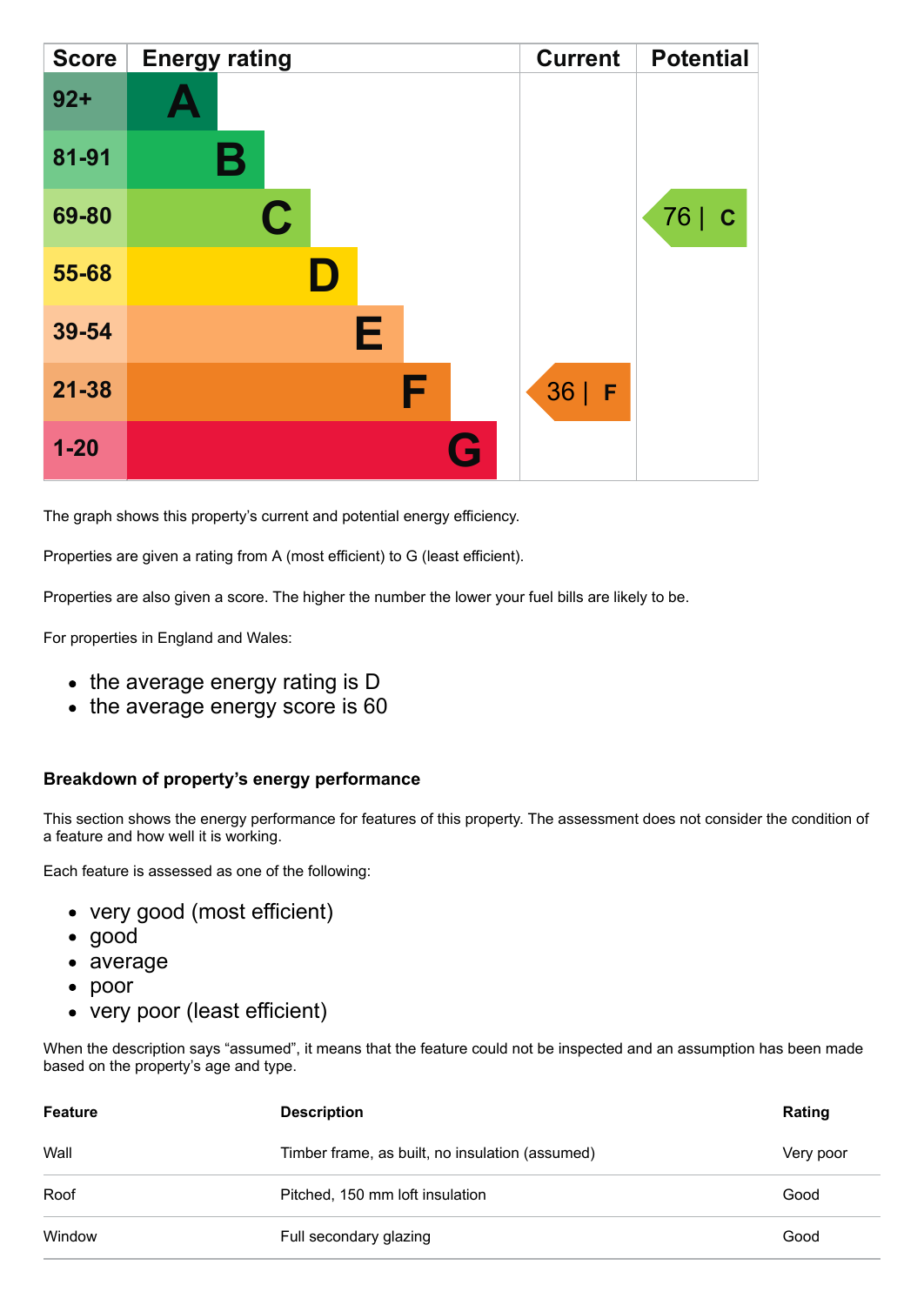| <b>Feature</b>       | <b>Description</b>                  | Rating    |
|----------------------|-------------------------------------|-----------|
| Main heating         | Electric storage heaters            | Average   |
| Main heating control | Automatic charge control            | Average   |
| Hot water            | Electric immersion, off-peak        | Poor      |
| Lighting             | No low energy lighting              | Very poor |
| Floor                | Suspended, no insulation (assumed)  | N/A       |
| Secondary heating    | Portable electric heaters (assumed) | N/A       |

# **Primary energy use**

The primary energy use for this property per year is 758 kilowatt hours per square metre (kWh/m2).

What is primary energy use?  $\blacktriangleright$ 

#### **Environmental impact of this property**

One of the biggest contributors to climate change is carbon dioxide (CO2). The energy used for heating, lighting and power in our homes produces over a quarter of the UK's CO2 emissions.

## **An average household produces**

6 tonnes of CO2

## **This property produces**

# **This property's potential production**

By making the [recommended changes,](#page-3-0) you could reduce this property's CO2 emissions by 3.4 tonnes per year. This will help to protect the environment.

Environmental impact ratings are based on assumptions about average occupancy and energy use. They may not reflect how energy is consumed by the people living at the property.

6.4 tonnes of CO2

3.0 tonnes of CO2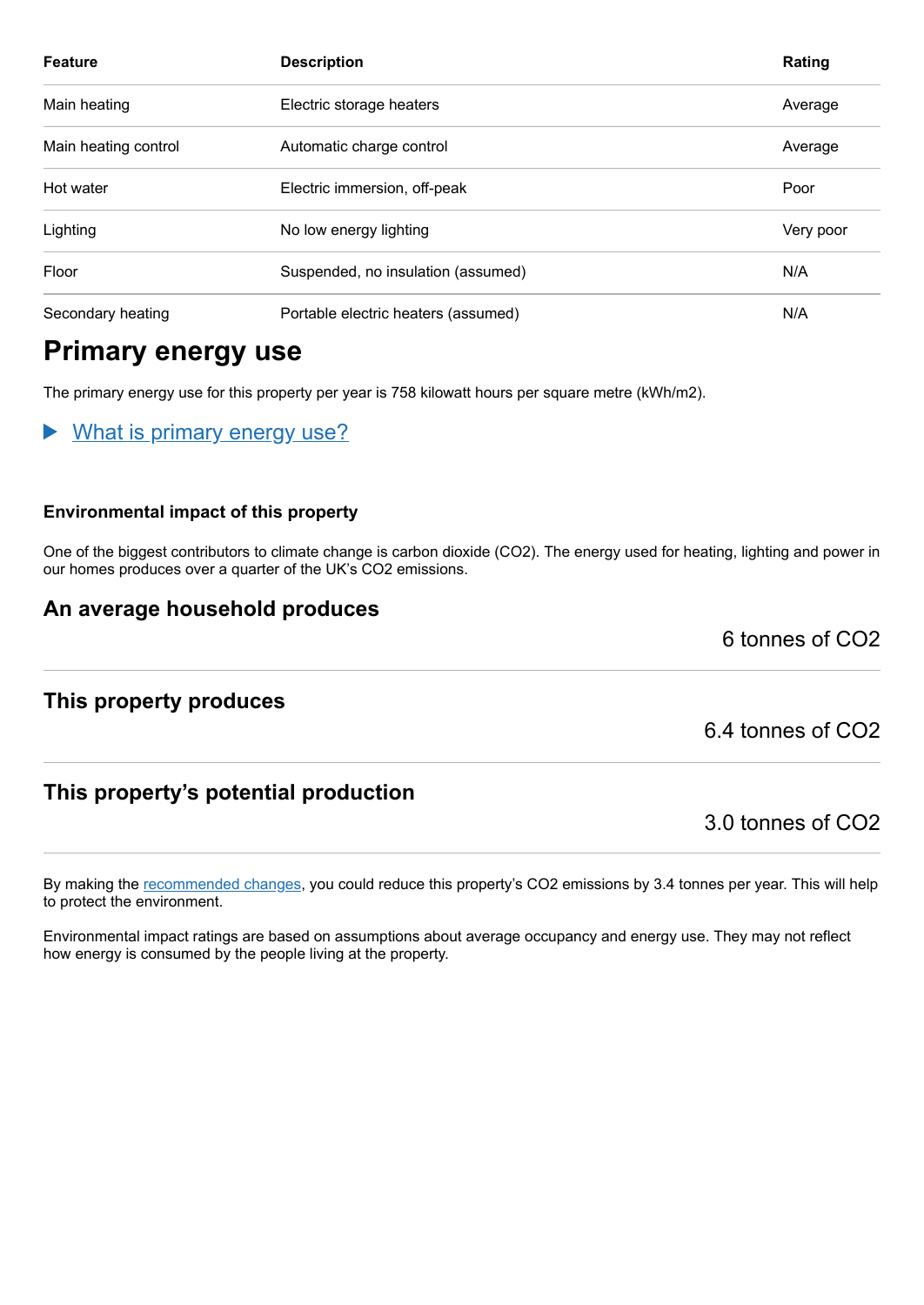#### <span id="page-3-0"></span>**How to improve this property's energy performance**

Making any of the recommended changes will improve this property's energy efficiency.

If you make all of the recommended changes, this will improve the property's energy rating and score from F (36) to C (76).

What is an energy rating?

# **Recommendation 1: Increase loft insulation to 270 mm**

Increase loft insulation to 270 mm

**Typical installation cost**

**Typical yearly saving**

**Potential rating after carrying out recommendation 1**

| Recommendation 2: Floor insulation (suspended floor) |  |
|------------------------------------------------------|--|
| $ -$                                                 |  |

Floor insulation (suspended floor)

**Typical installation cost**

**Typical yearly saving**

**Potential rating after carrying out recommendations 1 and 2**

# **Recommendation 3: Low energy lighting**

Low energy lighting

**Typical installation cost**

Potential energy

rating

**C**

£100 - £350

£37

37 | F

£800 - £1,200

£152

44 | E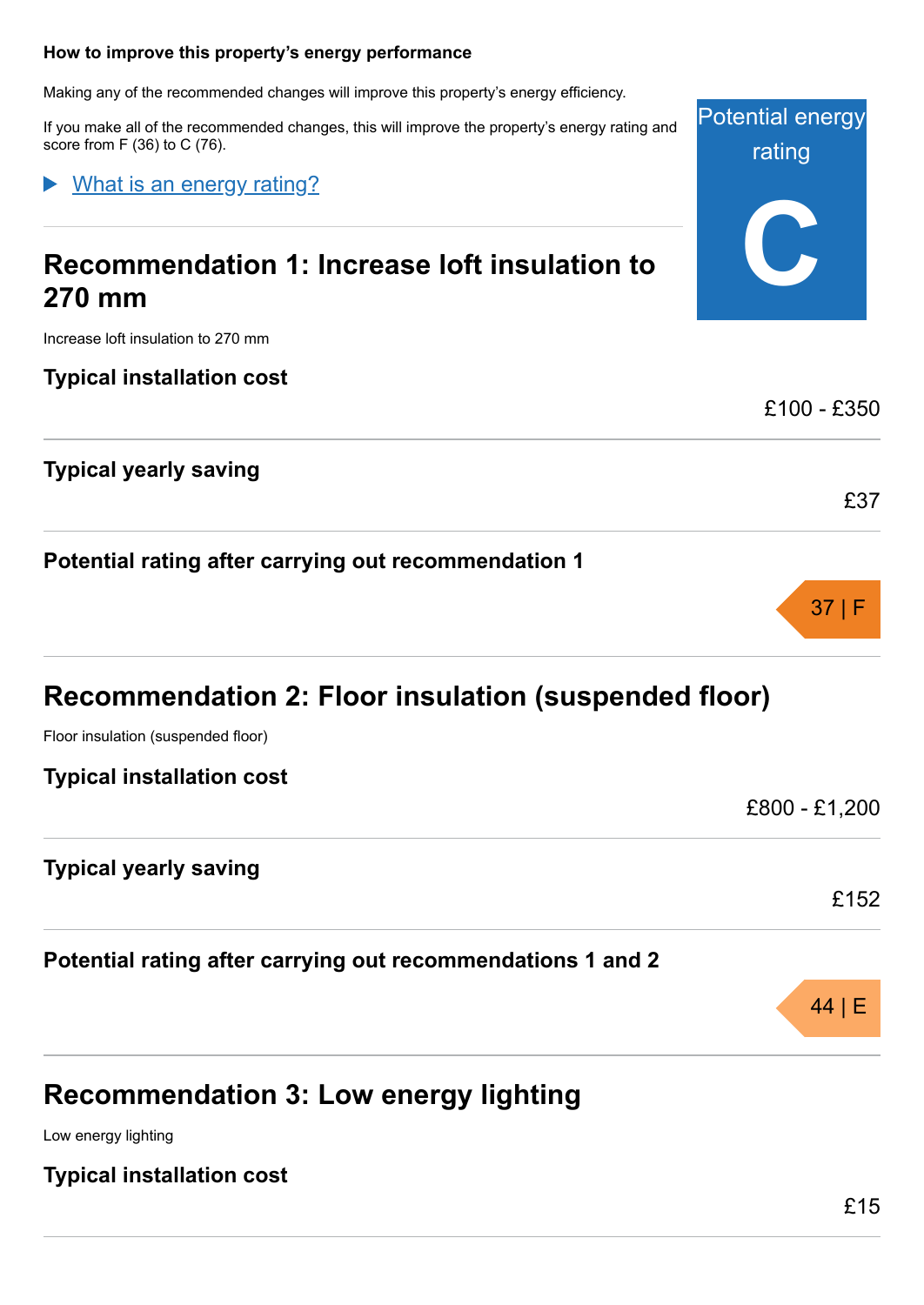| Potential rating after carrying out recommendations 1 to 3 |                 |
|------------------------------------------------------------|-----------------|
|                                                            | 45 E            |
| Recommendation 4: High heat retention storage heaters      |                 |
| High heat retention storage heaters                        |                 |
| <b>Typical installation cost</b>                           |                 |
|                                                            | £1,200 - £1,800 |
| <b>Typical yearly saving</b>                               |                 |
|                                                            | £270            |
| Potential rating after carrying out recommendations 1 to 4 |                 |
|                                                            | 58 D            |
| <b>Recommendation 5: Solar water heating</b>               |                 |
| Solar water heating                                        |                 |
| <b>Typical installation cost</b>                           |                 |
|                                                            | £4,000 - £6,000 |
| <b>Typical yearly saving</b>                               |                 |
|                                                            | £62             |
| Potential rating after carrying out recommendations 1 to 5 |                 |
|                                                            | 60              |
|                                                            |                 |
|                                                            |                 |

# **Recommendation 6: High performance external doors**

High performance external doors

**Typical installation cost**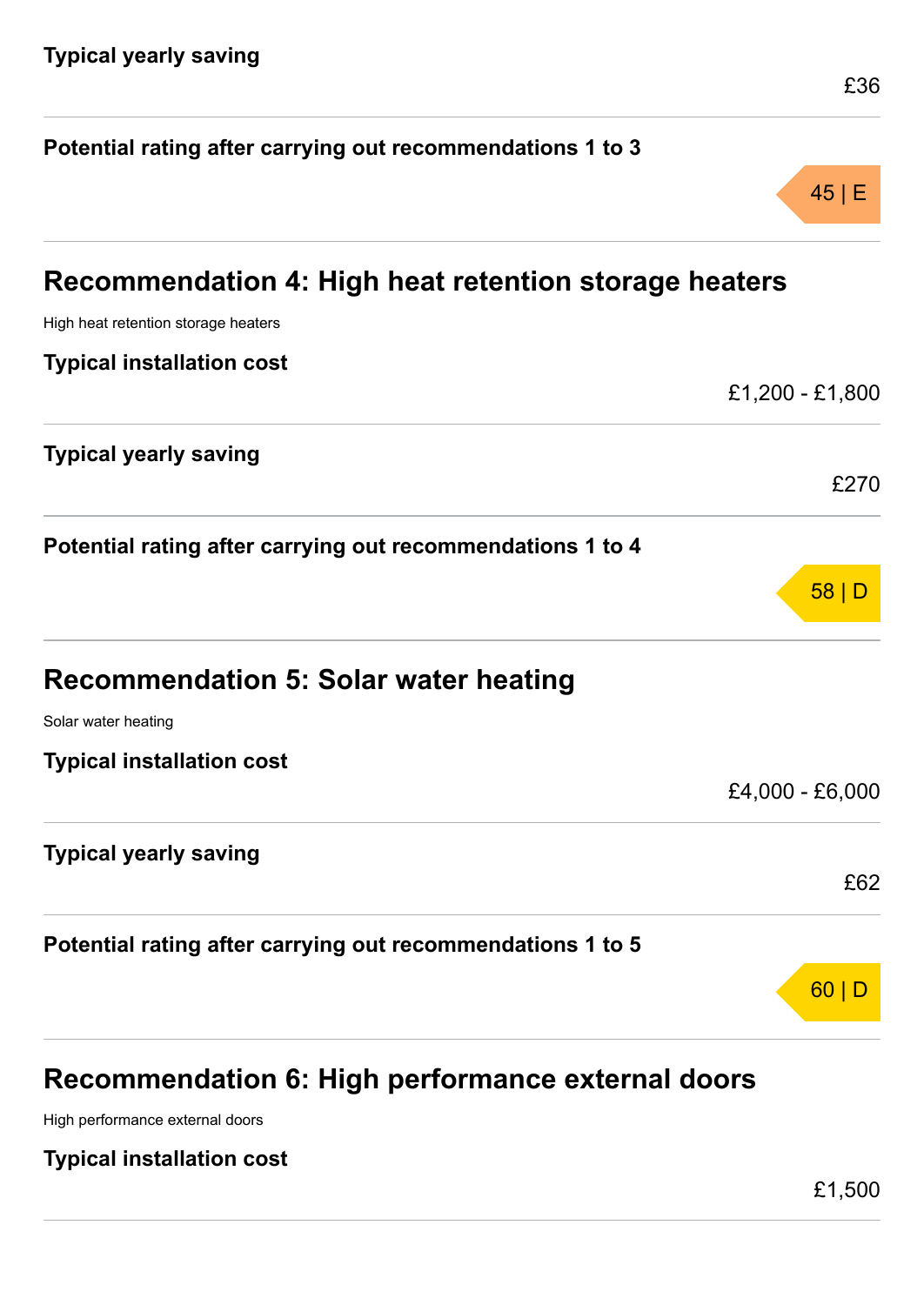|                                                                                                         | 62 D            |
|---------------------------------------------------------------------------------------------------------|-----------------|
| Recommendation 7: Solar photovoltaic panels, 2.5 kWp                                                    |                 |
| Solar photovoltaic panels                                                                               |                 |
| <b>Typical installation cost</b>                                                                        |                 |
|                                                                                                         | £3,500 - £5,500 |
| <b>Typical yearly saving</b>                                                                            |                 |
|                                                                                                         | £368            |
| Potential rating after carrying out recommendations 1 to 7                                              |                 |
|                                                                                                         | 76   C          |
| <b>Paying for energy improvements</b>                                                                   |                 |
| Find energy grants and ways to save energy in your home. (https://www.gov.uk/improve-energy-efficiency) |                 |
| <b>Estimated energy use and potential savings</b>                                                       |                 |
| Estimated yearly energy cost for this property                                                          |                 |
|                                                                                                         | £1401           |
| <b>Potential saving</b>                                                                                 |                 |

**Potential rating after carrying out recommendations 1 to 6**

The estimated cost shows how much the average household would spend in this property for heating, lighting and hot water. It is not based on how energy is used by the people living at the property.

The estimated saving is based on making all of the recommendations in [how to improve this property's energy performance.](#page-3-0)

For advice on how to reduce your energy bills visit Simple Energy Advice [\(https://www.simpleenergyadvice.org.uk/\)](https://www.simpleenergyadvice.org.uk/).

# **Heating use in this property**

Heating a property usually makes up the majority of energy costs.

# **Estimated energy used to heat this property**

£586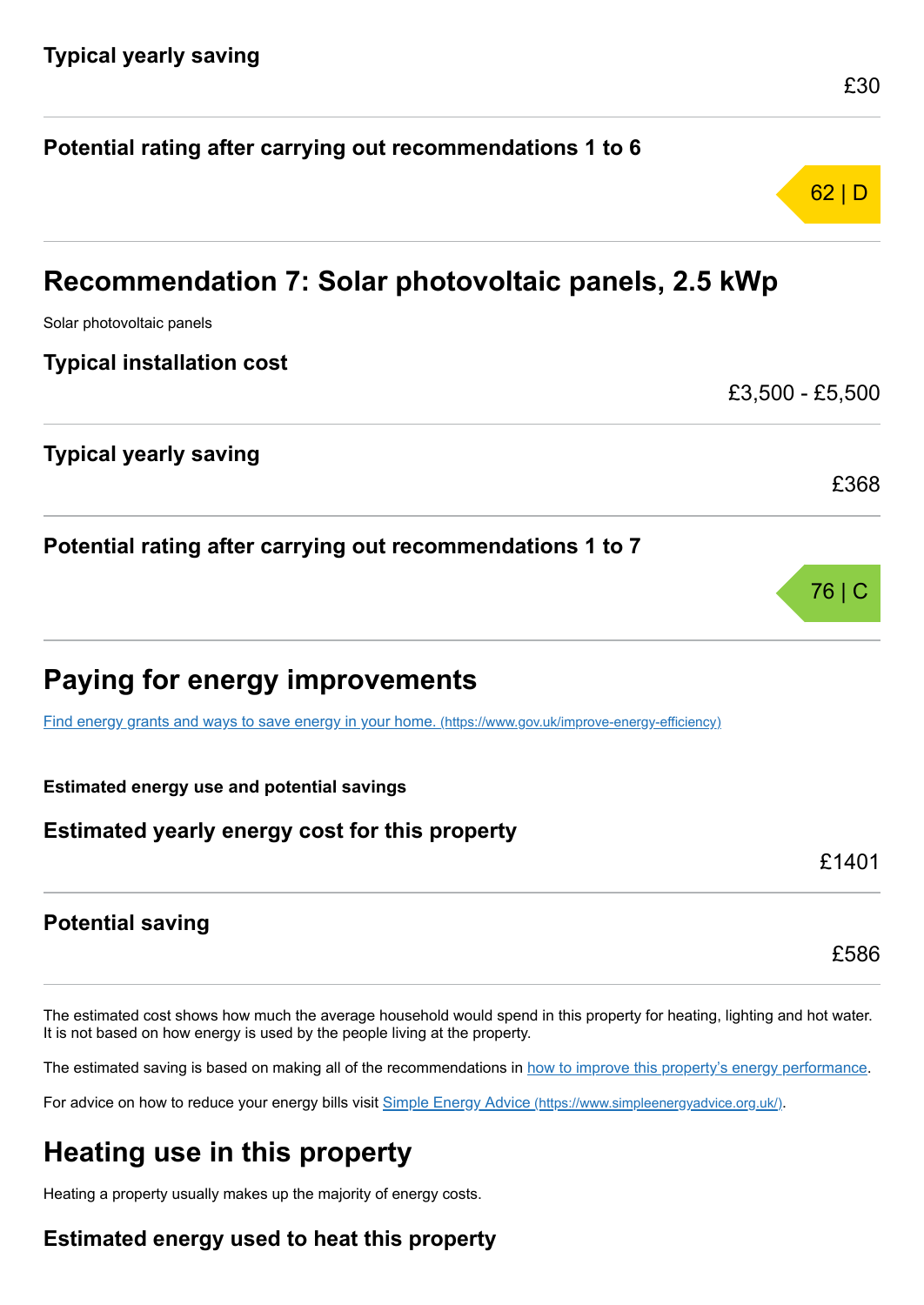## **Water heating**

1713 kWh per year

## **Potential energy savings by installing insulation**

**Type of insulation Amount of energy saved** 

**Loft insulation** 340 kWh per year

You might be able to receive Renewable Heat Incentive payments [\(https://www.gov.uk/domestic-renewable-heat-incentive\)](https://www.gov.uk/domestic-renewable-heat-incentive). This will help to reduce carbon emissions by replacing your existing heating system with one that generates renewable heat. The estimated energy required for space and water heating will form the basis of the payments.

#### **Contacting the assessor and accreditation scheme**

This EPC was created by a qualified energy assessor.

If you are unhappy about your property's energy assessment or certificate, you can complain to the assessor directly.

If you are still unhappy after contacting the assessor, you should contact the assessor's accreditation scheme.

Accreditation schemes are appointed by the government to ensure that assessors are qualified to carry out EPC assessments.

# **Assessor contact details**

## **Assessor's name**

Nigel Underdown

## **Telephone**

0845 0945 192

## **Email**

[epcquery@vibrantenergymatters.co.uk](mailto:epcquery@vibrantenergymatters.co.uk)

# **Accreditation scheme contact details**

# **Accreditation scheme**

Elmhurst Energy Systems Ltd

# **Assessor ID**

EES/018323

**Telephone**